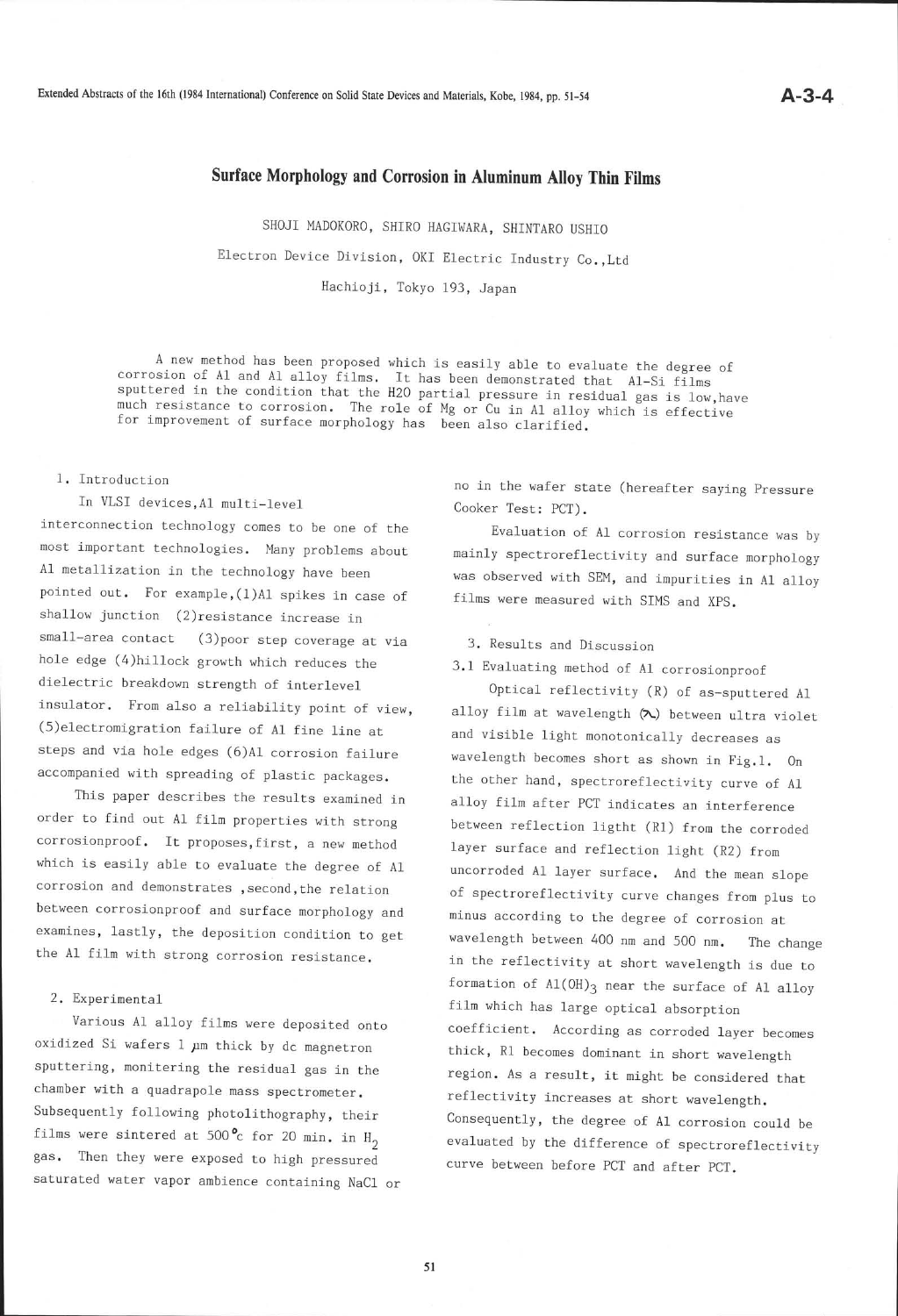Quantitative method to evaluate Al corrosion resistance in this experiment is as follows; (1)thickness (d) of the corroded layer formed on A1 metallization area and (2)change rate of mean slope of spectroreflectivity curve. The former is able to be estimated from (1) equation by measuring peak to peak difference in wavenumber of interference fringe.

> $d = 1/(2n \cdot A k)$  (1) where n; refractive index **△k**; difference in wavenumber

The latter is able to be estimated with (2) equation

> $\Delta R/dt$  ( $\Delta R$  gradient) (2) where  $\angle$  R = (R400-R500)/R500 R400,R500; Reflectivity at wavelength 400nm, 500nm respectively

Next electric resistance change in Al al1oy stripes without capping in ceramic packages after PCT were measured to verify the validity of the method mentioned above. Fig.2 shows both the results estimated by the method and voltage change at constant current. AR of all Al alloy film are minus before PCT, it turns however, to plus gradually after PCT. It can be judged from  $4R/dt$ that the degree of corrosion of pure A1 and Al-Si-Mg is rather heavy. It also can be indicated that almost all of pure Al layer is corroded but Al-Si film is hardly corroded. 0n the other hand, the voltage change agreed with the results mentioned above as shown in Fig.2(c).



Fig.1 Spectroreflectivity curve of Al alloy film both before PCT and after PCT





3.2 The relation between corrosionproof and surface roughness

Effects of PCT on  $\triangleleft R$  and  $\triangleleft V/V_0$  of Al-Si films with different reflectivities are shown in Fig.3.  $\Delta$ R of the film with reflectivity 26%,29% which surface is rough, changes more quickly than that of the fiLn with reflectivity 592 by PCT in Fig.3(a).  $\Delta$ R gradient at PCT time till saturation shown by arrows are indicated in the table of Fig.3(a). It is clear from the results that the lower reflectivity is, the larger  $\Delta R$  grad. is. And it is indicated that the lower reflectivity is, the larger  $\Delta V/V_0$  at const. current becomes in  $Fig.3(b).$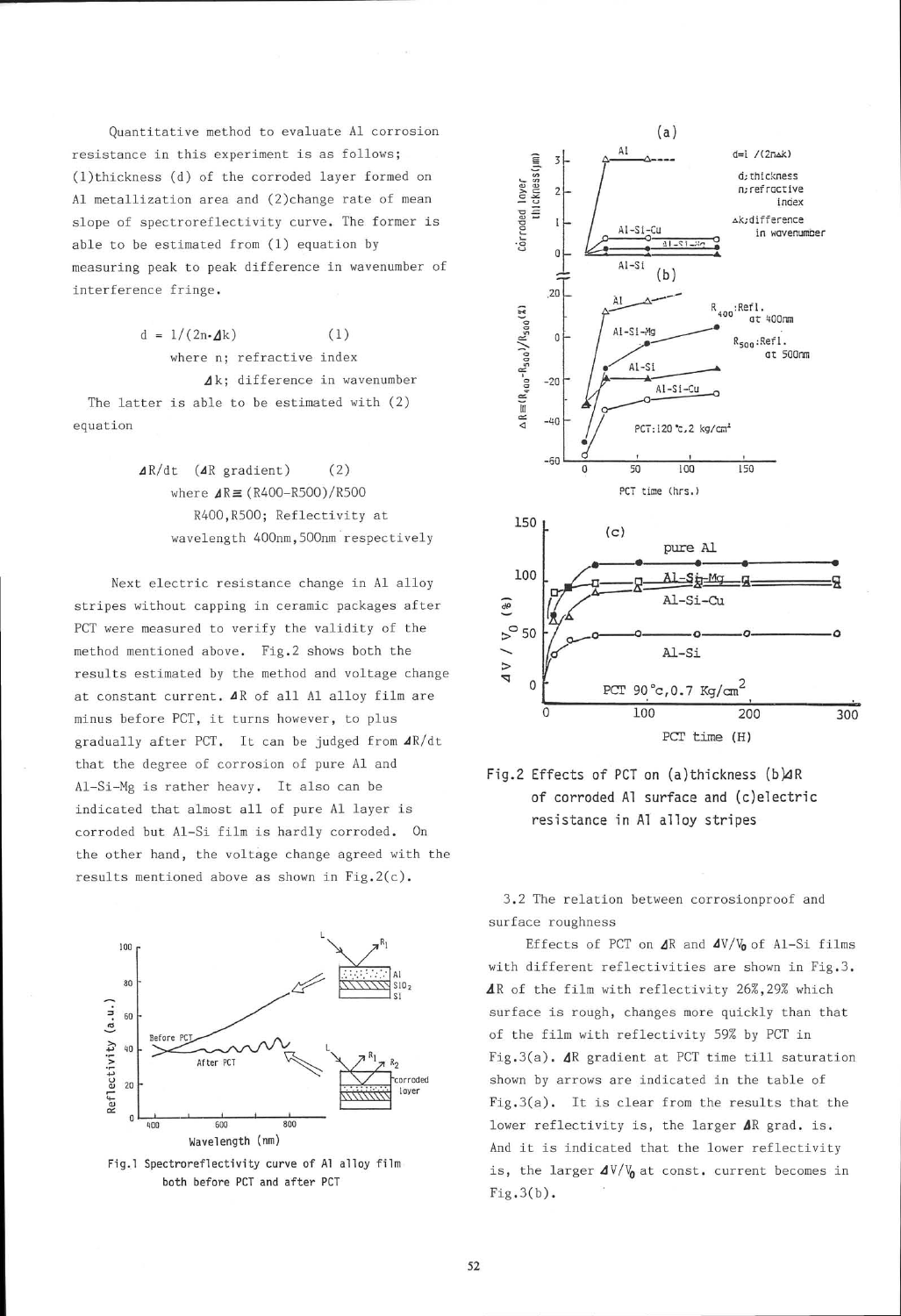The result under high pressured saturated water vapor ambience containing 900 ppm NaCl had aiso the same tendency with those under ionized water ambience as shown in Fig.4. So it is concluded that A1-Si films with 1ow reflectivity are easy to be corroded.



Fig.3 Effects of PCT under ionized pure water ambience on (a)  $\Delta$  R and (b) $\Delta$ V/V<sub>0</sub> of Al-1.5%Si films with different reflectivities



PCT time (hour)

Effects of PCT under water containing 900 ppm NaCl on 4R of Al-1.5%Si films<br>with different reflectivities Fis.4

And also the result has been obtained that reflectivity of A1 alloy film is inversely proportional to the hillock density as shown in Fig.5 Therefore surface morphology should be smooth to improve the corrosionproof.

3.3 Factors effected on 41 surface morphology

The relation between reflectivities of A1 alloy films and residual gas before deposition were examined with a quadrapole mass spectrometer. It was clarified that water vapor, 02, N2 in residual gas has harm influence on reflectivity of A1-Si film. As shown in Fig.6, however, A1-Si-Mg and A1-s1-cu films are insensitive against water vapor. Next the correlation between impurities in A1 alloy films and reflectivity was examined. Fig.7 shows oxygen ion intensity normalized by Al ion intensity measured with SIMS in A1 al1oy films with different reflectivities. AS a result, it was obtained that oxygen, perhaps produced by dissolution of water vapor, is the most correlative with reflectivity and reflectivity is inversely proportional to the oxygen intensity and even if the oxygen intensity of Al-Si-Mg and Al-Si-Cu film is higher than that of Al-Si film by more than 1 order, their reflectivities are higher than Al-Si' s. Therefore it can be concluded that Al-Si-Mg and Al-Si-Cu films are insensitive against impurities particullarly water vapor.

Impurity redistributions in Al-Si\_Mg and Al-Si-Cu film by annealing were measured with SIMS to examine the reason why Al-Si-Mg and Al-Si-Cu films are insensitive against water vapor. Oxygen was redistributed in correspondence with Mg and Cu, respectively in Fig.8. Moreover Mg2p and Cu2p spectra at 500  $\stackrel{6}{\Lambda}$  depth from their film surface were analized with XPS. Metallic Mg and Cu peak were not detected but MgOx and CuOx peak were observed as shown in Fig.9. Consequently it can be considered that Mg or Cu is combined with water vapor in residual gas and precipitates in the form of MgOx or CuOx at the A1 grain boundary and as <sup>a</sup> result, hillocks which cause the decrease of reflectivity might be suppressed.